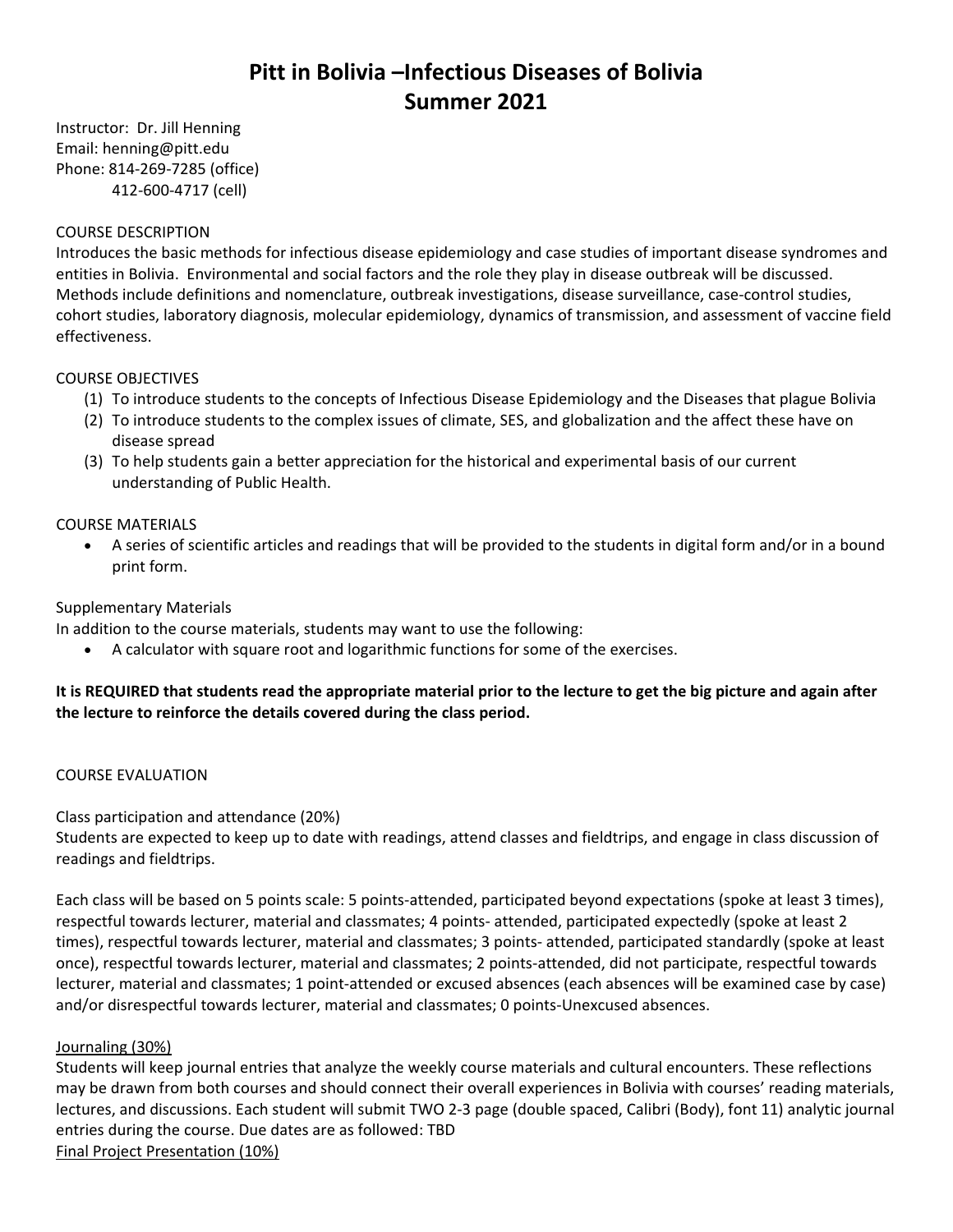Students will give a 10 minute presentation on their final project topic. This presentation should explain the reasons as to why this topic was chosen, what strategies they would implement to control the problem, and how they plan to disseminate the information to the public.

# Final Project (40%)

Students will develop a 5-8 paged (double spaced, Calibri (Body), font 11) Final Project on an infectious public health issue in Bolivia that interests them. This topic can be one that was presented throughout the program or one that they would like to investigate more so after their time spent in Bolivia. The paper will be due exactly two weeks after the program ends.

# Final Grade

Your final grade will be determined by the following (this is approximate and is subject to change):

|                     | Journaling         |                   | 150pts  |         |                   |
|---------------------|--------------------|-------------------|---------|---------|-------------------|
|                     | Final presentation |                   | 50 pts  |         |                   |
|                     | Campaign project   |                   | 200pts  |         |                   |
| Attendance          |                    |                   | 100 pts |         |                   |
|                     | Total              |                   |         | 500 pts |                   |
| <b>GRADE RANGES</b> |                    |                   |         |         |                   |
|                     | A                  | $93.00 - 100\%$   |         |         | $73.00 - 76.99%$  |
|                     | А-                 | $90.00 - 92.99\%$ | C-      |         | $70.00 - 72.99%$  |
|                     | B+                 | $87.00 - 89.99\%$ | D+      |         | $67.00 - 69.99\%$ |
|                     | B                  | $83.00 - 86.99\%$ | D       |         | $63.00 - 66.99%$  |
|                     | B-                 | $80.00 - 82.99\%$ | D-      |         | $60.00 - 62.99%$  |
|                     | C+                 | $77.00 - 79.99\%$ | F       |         | 59.99 and below   |

# ACADEMIC INTEGRITY

Quizzes are to be completed individually. Homework assignments may be discussed with classmates, however each student must write and submit their own, individually written homework assignments. Appropriate citations for work derived from published literature or reliable internet sources (this does not include Wikipedia) must be included in written assignments. Cheating of any kind is unethical and WILL NOT be tolerated, this includes copying from other students or from published book and articles including the internet. Failure to comply will lead to sanctions against the student in accordance with the university policies. These can be found on the UPJ homepage/ Academics page/ Academic Advising page [\(www.upj.pitt.edu/3387/](http://www.upj.pitt.edu/3387/) ). Sanctions may include a reduction in grade or failure in the course, depending on the severity of the offense.

Disability Accommodations

If you have a disability for which you are or may be requesting an accommodation, you are encouraged to contact both your instructor and the Office of Health & Wellness Services, G10 Student Union, (814) 269-7119(voice)/(814) 269-7186 as early as possible in the term. the Office of Health & Wellness Services will verify your disability and determine reasonable accommodations for this course.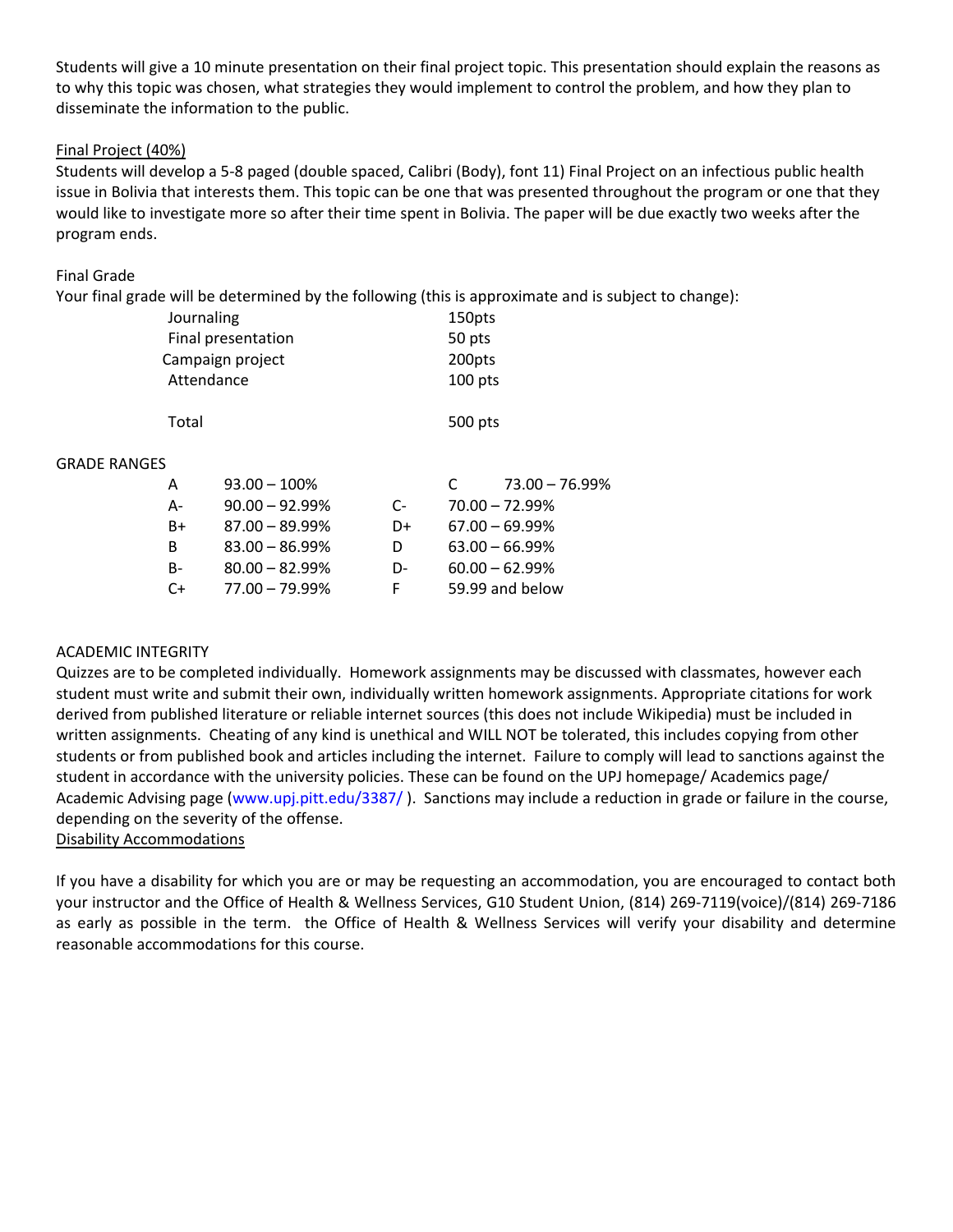| <b>Class</b>            | <b>Topic</b>                                                                                     | <b>Reading</b>                                                                                                                                                                                                                                                                            |
|-------------------------|--------------------------------------------------------------------------------------------------|-------------------------------------------------------------------------------------------------------------------------------------------------------------------------------------------------------------------------------------------------------------------------------------------|
| 1                       | <b>The Geographical</b><br><b>Context of Bolivia</b><br>(Andean, Amazonian and<br>Chaco regions) | Overview: Understanding the geographical location of Bolivia as well as the<br>vase topography of the country in order to understand the infectious<br>diseases facing the Bolivian communities<br><b>Readings:</b><br>Richards, K.J. (2009). Culture Smart! Bolivia. New York: Kuperard. |
|                         |                                                                                                  | Journal                                                                                                                                                                                                                                                                                   |
| $\overline{2}$          | Visit a public hospital                                                                          | Journal on experience and questions                                                                                                                                                                                                                                                       |
| 3                       | <b>Medical Systems in</b><br><b>Bolivia (Private vs. Public</b><br>Care)                         | Overview: Understand the current medical system in place for both Public<br>and Private sectors; sanitary problems and public funding<br><b>Readings: TBA</b><br>Journal                                                                                                                  |
| 4                       | Visit a private hospital                                                                         | Journal on experience and questions                                                                                                                                                                                                                                                       |
| 5                       | <b>Guest Lecture</b>                                                                             | how insurance works in Bolivia                                                                                                                                                                                                                                                            |
|                         |                                                                                                  | Students will be in small groups after lecture to ask questions                                                                                                                                                                                                                           |
|                         |                                                                                                  | Journal                                                                                                                                                                                                                                                                                   |
| 6                       | Introduction:<br><b>Background on Immune</b><br>functions                                        | Warrington, R., Watson, W., Kim, H.L. et al. An introduction to immunology<br>and immunopathology. All Asth Clin Immun 7, S1 (2011).<br>https://doi.org/10.1186/1710-1492-7-S1-S1                                                                                                         |
|                         | <b>Introduction to Microbes</b>                                                                  | No reading for this section                                                                                                                                                                                                                                                               |
| $\overline{\mathbf{z}}$ | Introduction to<br>ecological principles of<br>disease                                           | Trop. Med. Infect. Dis. 2019, 4(2), 88;<br>https://doi.org/10.3390/tropicalmed4020088<br>Received: 28 May 2019 / Accepted: 30 May 2019 / Published: 31 May 2019                                                                                                                           |
|                         | Introduction to social<br>issues with disease                                                    | Buckee, C., Noor, A. & Sattenspiel, L. Thinking clearly about social aspects of<br>infectious disease transmission. Nature 595, 205-213 (2021).<br>https://doi.org/10.1038/s41586-021-03694-x                                                                                             |
| 8                       | <b>Introduction to</b><br>Epidemiology                                                           | <b>Principles of Epidemiology in Public Health Practice</b><br>pages 1-1 to 1-80                                                                                                                                                                                                          |
|                         | <b>Summarizing Data</b>                                                                          | <b>Principles of Epidemiology in Public Health Practice</b><br>pages 2-1 to 2-58                                                                                                                                                                                                          |
|                         | <b>Measures of Risk</b>                                                                          | <b>Principles of Epidemiology in Public Health Practice</b><br>pages 3-1 to 3-50                                                                                                                                                                                                          |
| 9                       | <b>Displaying Data</b>                                                                           | <b>Principles of Epidemiology in Public Health Practice</b>                                                                                                                                                                                                                               |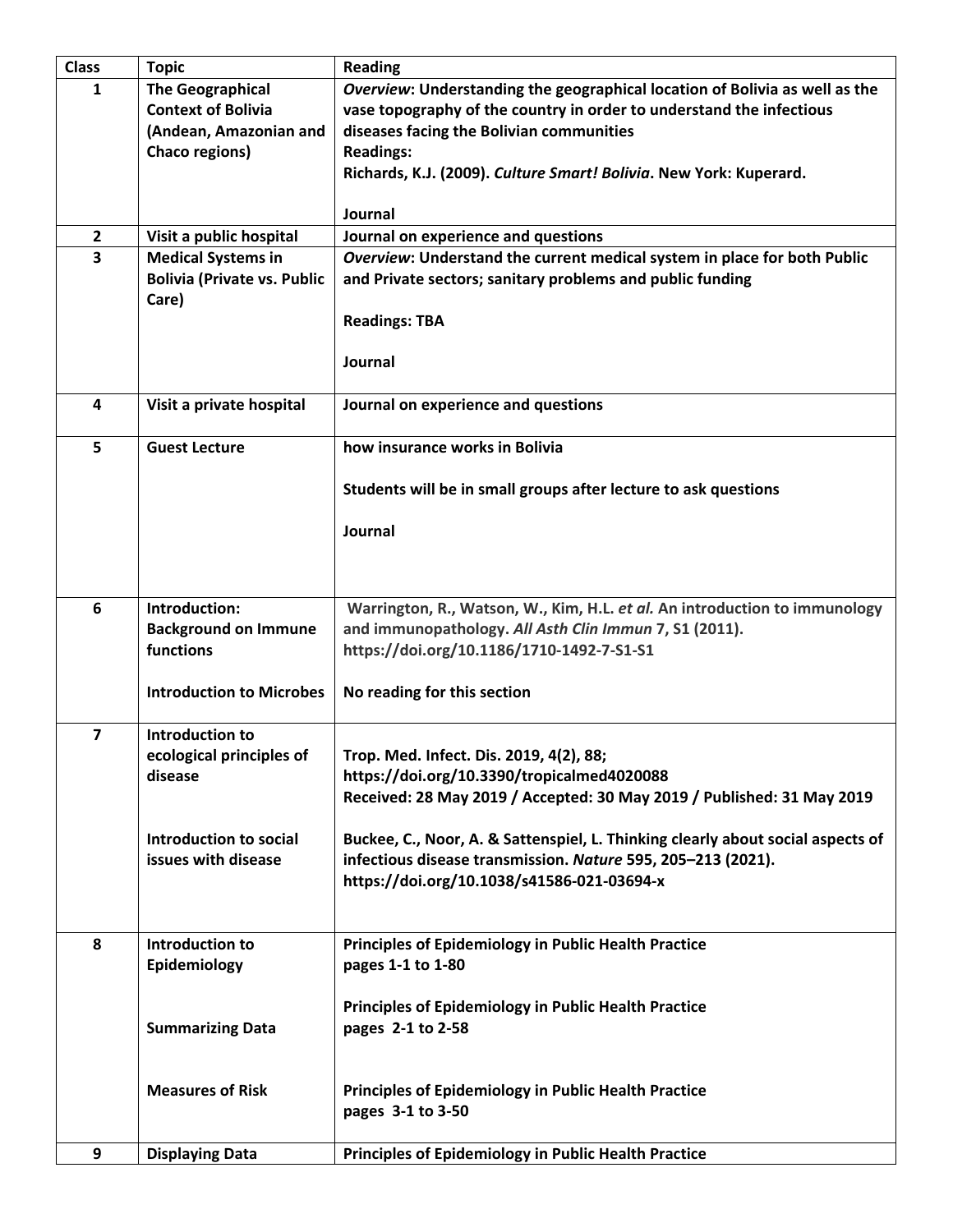|    |                                                                          | pages 4-1 to 4-79                                                                                                                                                                                                                                                                                                                                                                                                                                                                                                                                                                                                                                                             |
|----|--------------------------------------------------------------------------|-------------------------------------------------------------------------------------------------------------------------------------------------------------------------------------------------------------------------------------------------------------------------------------------------------------------------------------------------------------------------------------------------------------------------------------------------------------------------------------------------------------------------------------------------------------------------------------------------------------------------------------------------------------------------------|
|    | <b>Problem Based Activities</b>                                          |                                                                                                                                                                                                                                                                                                                                                                                                                                                                                                                                                                                                                                                                               |
| 10 |                                                                          | how insurance works in Bolivia                                                                                                                                                                                                                                                                                                                                                                                                                                                                                                                                                                                                                                                |
|    | <b>Guest Lecture</b>                                                     | Students will be in small groups after lecture to ask questions                                                                                                                                                                                                                                                                                                                                                                                                                                                                                                                                                                                                               |
| 11 | <b>Bacterial Infections in</b><br><b>Bolivia</b><br>Cholera              | Guglielmetti, P., Bartoloni, A., Roselli, M., Gamboa, H., Antunez, D. J., Luzzi,<br>I., Paradisi, F. (1992). Population movements and cholera spread in<br>cordillera province, santa cruz department, bolivia. The Lancet, 340(8811),<br>113.<br>doi:http://dx.doi.org.pitt.idm.oclc.org/10.1016/0140-6736(92)90432-3<br>Helgegren I, Rauch S, Cossio C, Landaeta G, McConville J (2018) Importance<br>of triggers and veto<br>barriers for the implementation of sanitation in informal peri-urban<br>settlements - The<br>case of Cochabamba, Bolivia. PLOS ONE 13(4):<br>e0193613. https://doi.org/10.1371/journal.pone.0193613<br>In class activity on spread of Cholera |
| 12 | <b>Bacterial Infections in</b><br><b>Bolivia</b><br><b>Typhoid</b>       | Simon Dejung; Ivan Fuentes; Gabriela Almanza; Ruth Jarro; Lizeth Navarro;<br>Gina Arias; Evelin Urquieta; Abraham Torrico; Wilma Fenandez; Mercedes<br>Iriarte Christof Birrer; Werner A. Stahel; Martin Wegelin<br>Journal of Water Supply: Research and Technology-Aqua (2007) 56 (4): 245-<br>256.<br>https://doi.org/10.2166/aqua.2007.058                                                                                                                                                                                                                                                                                                                                |
| 13 | Field trip to water<br>purification site                                 | <b>Site TBD</b><br>Helgegren I, Rauch S, Cossio C, Landaeta G, McConville J (2018) Importance<br>of triggers and veto-barriers for the implementation of sanitation in<br>informal peri-urban settlements - The case of Cochabamba, Bolivia                                                                                                                                                                                                                                                                                                                                                                                                                                   |
| 14 | <b>Viral Infections in Bolivia</b><br>Yellow Fever, Zika,<br>Chikungunya | Quintero, J., Brochero, H., Manrique-Saide, P. et al. (2014) Ecological,<br>biological and social dimensions of dengue vector breeding in five urban<br>settings of Latin America: a multi-country study<br>Escalera-Antezana JP, Murillo-Garcia D, Gomez C, Unzueta-Quiroga R,<br>Rodriguez-Morales A, (2018) Chikungunya in Bolivia: Domestic imported<br>case series in Cochabamba.                                                                                                                                                                                                                                                                                        |